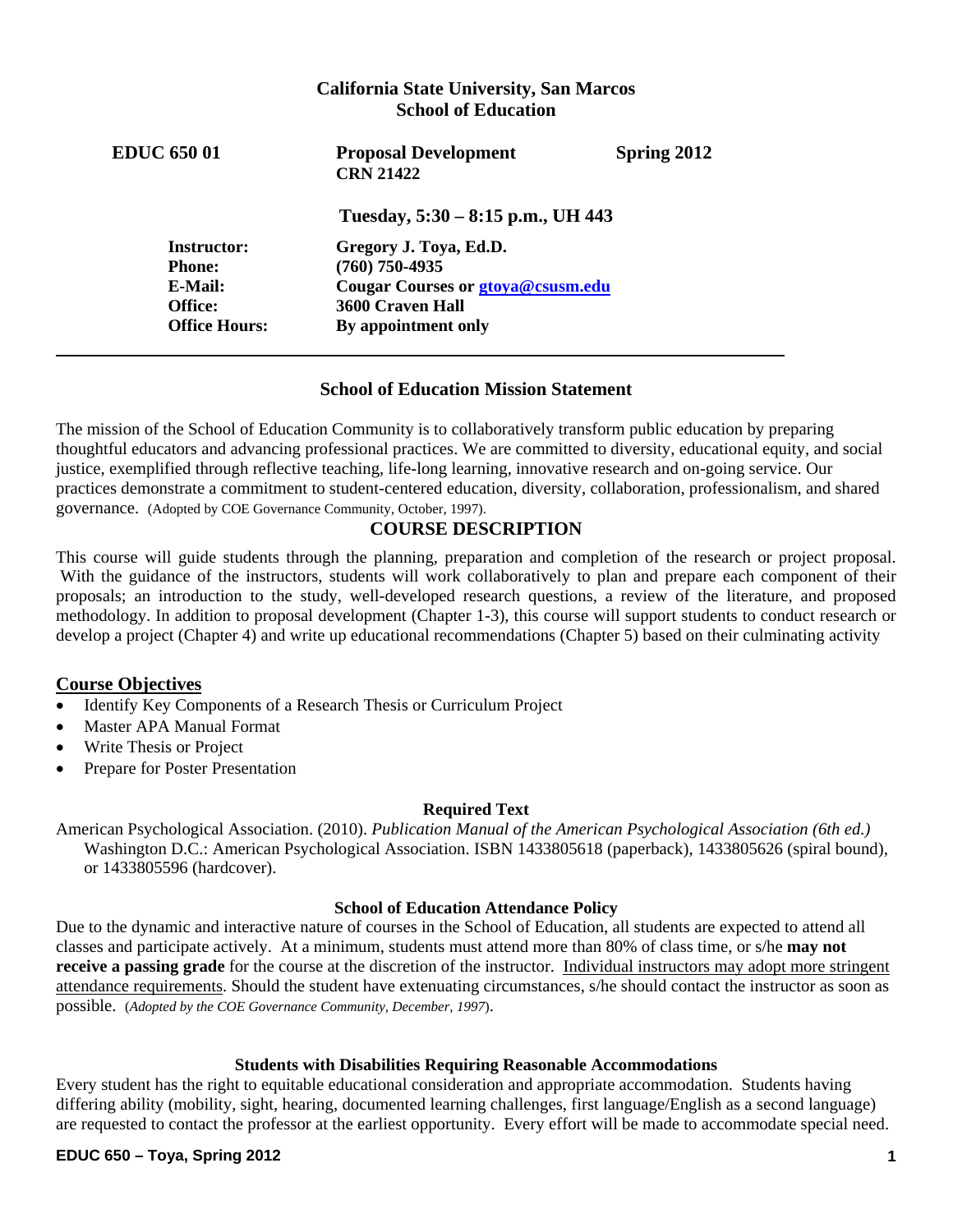Students are reminded of the availability of Disabled Student Services, the Writing Center, technology assistance in the computer labs, and other student support services available as part of reasonable accommodation for special needs students. The Office of Disabled Student Services (DSS) is located in Craven Hall 4300, and can be contacted by phone at (760) 750-4905, or TTY (760) 750-4909. Students authorized by DSS to receive reasonable accommodations should meet with their instructor during office hours or, in order to ensure confidentiality, in a more private setting.

## **All University Writing Requirement**

Every course at the university must have a writing requirement of at least 2500 words. Writing will include content that is focused and cohesive, as well as free of grammatical, spelling, punctuation, and capitalization errors. The Writing Center provides tutoring for students at all stages of the writing process. The center also offers computers and resources on writing. Please, contact the center at KEL 1103 or at (760) 750-4168, www.csusm.edu/writing\_center. .

#### **CSUSM Academic Honesty Policy**

"Students will be expected to adhere to standards of academic honesty and integrity, as outlined in the Student Academic Honesty Policy. All written work and oral presentation assignments must be original work. All ideas/materials that are borrowed from other sources must have appropriate references to the original sources. Any quoted material should give credit to the source and be punctuated with quotation marks.

Students are responsible for honest completion of their work including examinations. There will be no tolerance for infractions. If you believe there has been an infraction by someone in the class, please bring it to the instructor's attention. The instructor reserves the right to discipline any student for academic dishonesty in accordance with the general rules and regulations of the university. Disciplinary action may include the lowering of grades and/or the assignment of a failing grade for an exam, assignment, or the class as a whole."

Incidents of Academic Dishonesty will be reported to the Dean of Students Office. Sanctions at the University level may include suspension or expulsion from the University.

## **Plagiarism**

As an educator, it is expected that each student will do his/her own work, and contribute equally to group projects and processes. Plagiarism or cheating is unacceptable under any circumstances. If you are in doubt about whether your work is paraphrased or plagiarized see the Plagiarism Prevention for Students website http://library.csusm.edu/plagiarism/index.html and the Dean of Students website http://www.csusm.edu/dos/studres/cheating11.html. If there are questions about academic honesty, please consult the University catalog or the Dean of Students Office.

## **GENERAL CONSIDERATIONS**

## **All rights reserved**

*As instructor of record, I reserve the right to change, add to, or delete any and all material from the course.* 

#### **Interact professionally and collaborate responsibly with your colleagues**

Teacher education is a professional preparation program and students will be expected to adhere to standards of dependability, respect, academic honesty, and writing achievement. Please maintain a safe environment for discussion and learning. Students can express their varying viewpoints and still maintain respect for all voices. Take appropriate individual responsibility for your own learning in a democratic, collaborative, and reciprocal-learning environment.

#### **Use of Technology**

Students are expected to demonstrate competency in the use of various forms of technology (i.e. word processing, electronic mail, use of the Internet, and/or multimedia presentations). Specific requirements for course assignments with regard to technology are at the discretion of the instructor. Keep a digital copy of all assignments for use in your teaching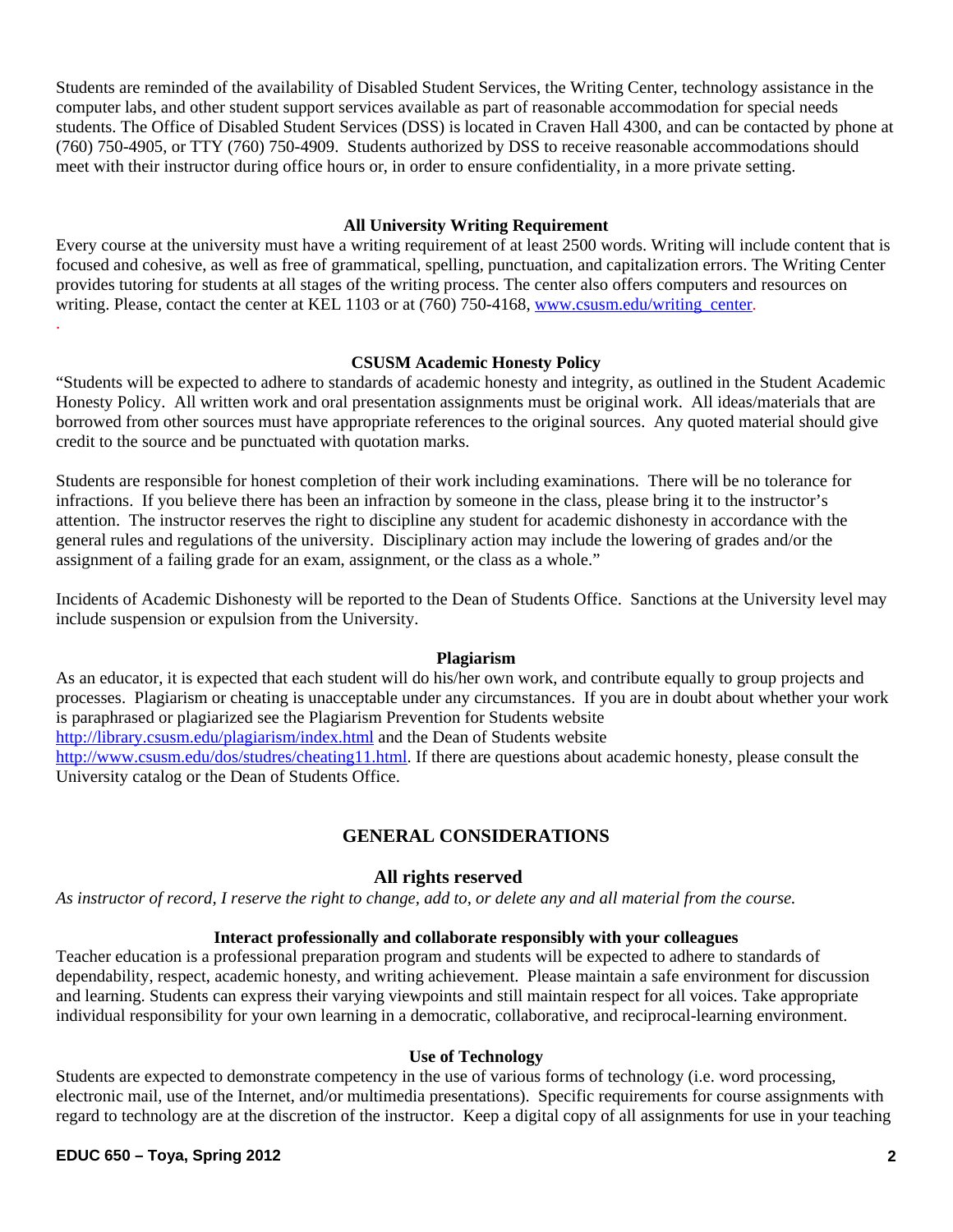portfolio. Details will be given in class. *Please refrain from using laptops and other electronic devices for personal use during class.* The use of computers is strictly for our class purposes and when deemed appropriate.

## **Electronic Communication Protocol:**

Electronic correspondence is a part of your professional interactions. If you need to contact the instructor, e-mail is often the easiest way to do so. It is my intention to respond to all received e-mails in a timely manner. Please be reminded that e-mail and on-line discussions are a very specific form of communication, with their own nuances and etiquette. For instance, electronic messages sent in all upper case (or lower case) letters, major typos, or slang, often communicate more than the sender originally intended. With that said, please be mindful of all e-mail and on-line discussion messages you send to your colleagues, to faculty members in the School of Education, or to persons within the greater educational community. All electronic messages should be crafted with professionalism and care.

Things to consider:

- Would I say in person what this electronic message specifically says?
- How could this message be misconstrued?
- Does this message represent my highest self?
- Am I sending this electronic message to avoid a face-to-face conversation?

In addition, if there is ever a concern with an electronic message sent to you, please talk with the author in person in order to correct any confusion.

## **Appeals**

Every student has the right to appeal a course grade, or appeal for redress of grievances incurred in the context of the class. Disputes may be resolved informally with the professor, or through the formal grade appeal process. For the latter, consult with the Associate Dean of the College of Education, Health and Human Services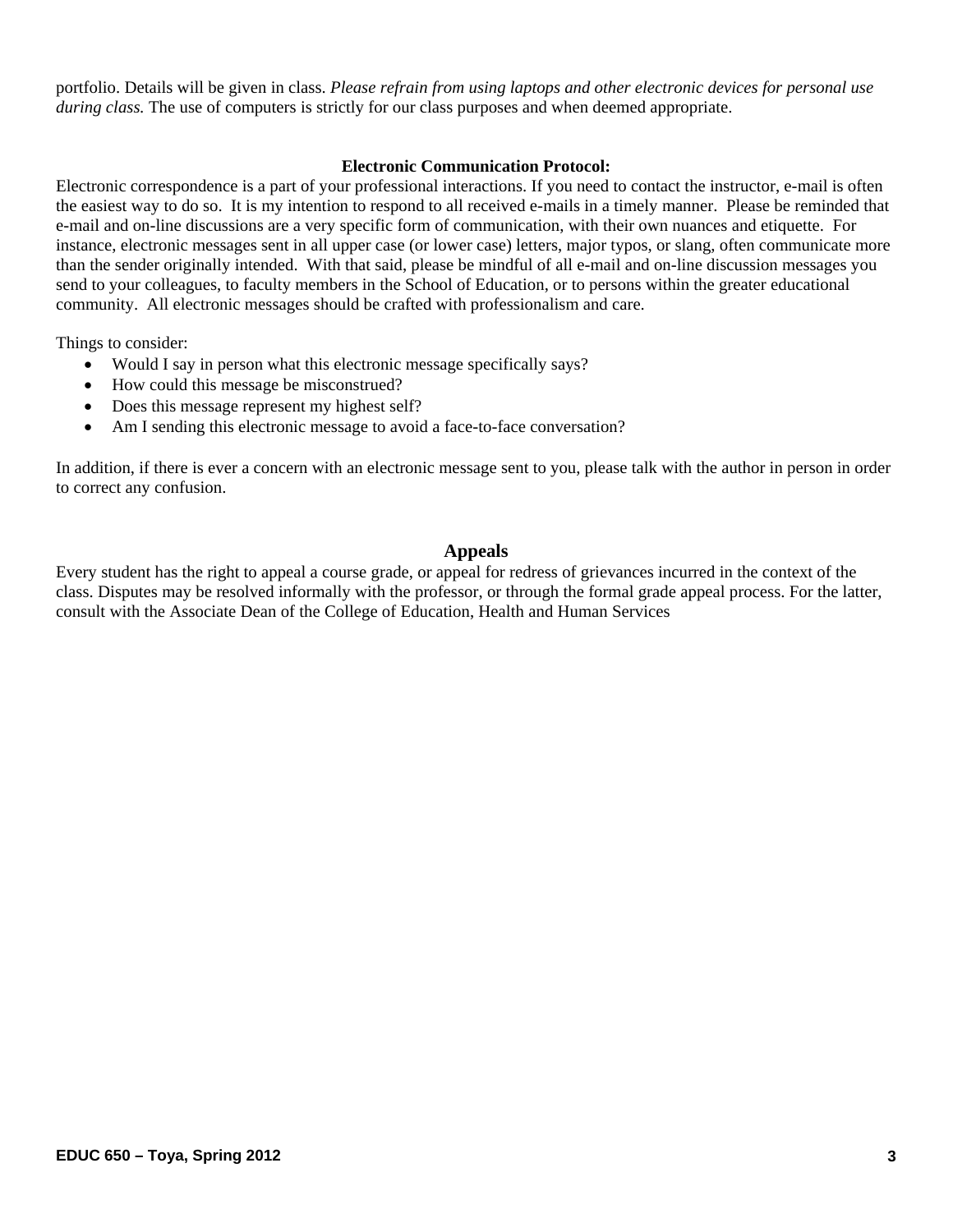## **COURSE REQUIREMENTS**

#### **Assignments/Points Possible**

 these assignments to meet the needs of the class, all students will be kept aware of any changes well in advance of any due Note: The following is an explanation of tentative assignments for this course. If the instructor needs to modify some of date.

#### **1. Attendance = 20 points**

Students are required to attend at least 10 sessions. Students may choose which sessions to attend in order to support their writing needs. Students may earn up to 2 extra points for attending one extra session. Students will lose 2 points for each absence or portion of a session absence under the minimal 10 sessions

As noted in the School of Education attendance policy, students must attend more than 80% of class time, or s/he **may not receive a passing grade** for the course. A minimum grade of C is required in EDUC 650 to qualify as part of the MA requirement. Should the student have extenuating circumstances, s/he should contact the instructor (Cougar Courses, email, and/or phone) as soon as possible. *Notification of absence or tardiness does not warrant an excuse.* 

The following individual penalties will be assessed for absences:

- 1-2 points will be deducted for each hour absent; this includes tardiness and early departures
- Half credit for any late assignments turned in within one week of the original due date
- No assignments will be accepted after one week of due date
- 1 make up assignment will be accepted for a three-hour (or portion of 3 hours) absence assignment is due 1 week after absence. Make up assignment must be negotiated with instructor.
- An extra credit assignment is available for students who have not missed any class sessions and is due during Session 12.

## **2. Writing = 60 points**

Student will be required to write 3 or more chapters of the thesis or project. Students will submit their writing 4 times throughout the semester. Each of the 4 times will be reviewed by at least one peer. Two of these drafts will be reviewed and graded by the instructor. Chapters will be evaluated using the chapter rubrics for the School of Education. Chapter rubrics are available through the School of Education and Cougar Courses.

#### **3. Writing Feedback = 20 points**

Each student will provide feedback to a peer's writing 4 times throughout the semester. Each feedback assignment will be worth 5 points. Each student will use the Chapter Rubrics and the Praise, Question and Polish Format to provide the feedback. The instructor will evaluate the feedback quality.

#### **Grading Standards**

All assignments are due on the dates indicated below. **Assignments turned in late will not receive full credit.** They must be typewritten, and should reflect university level composition.

The following grading scale will be used:

| 93 – 100 A   | $77 - 79C +$   |
|--------------|----------------|
| $90 - 92$ A- | $73 - 76$ C    |
| 87 – 89 B+   | $70 - 72$ C-   |
| 83 – 86 B    | $60 - 69$ D    |
| $80 - 82 B$  | $59 -$ below F |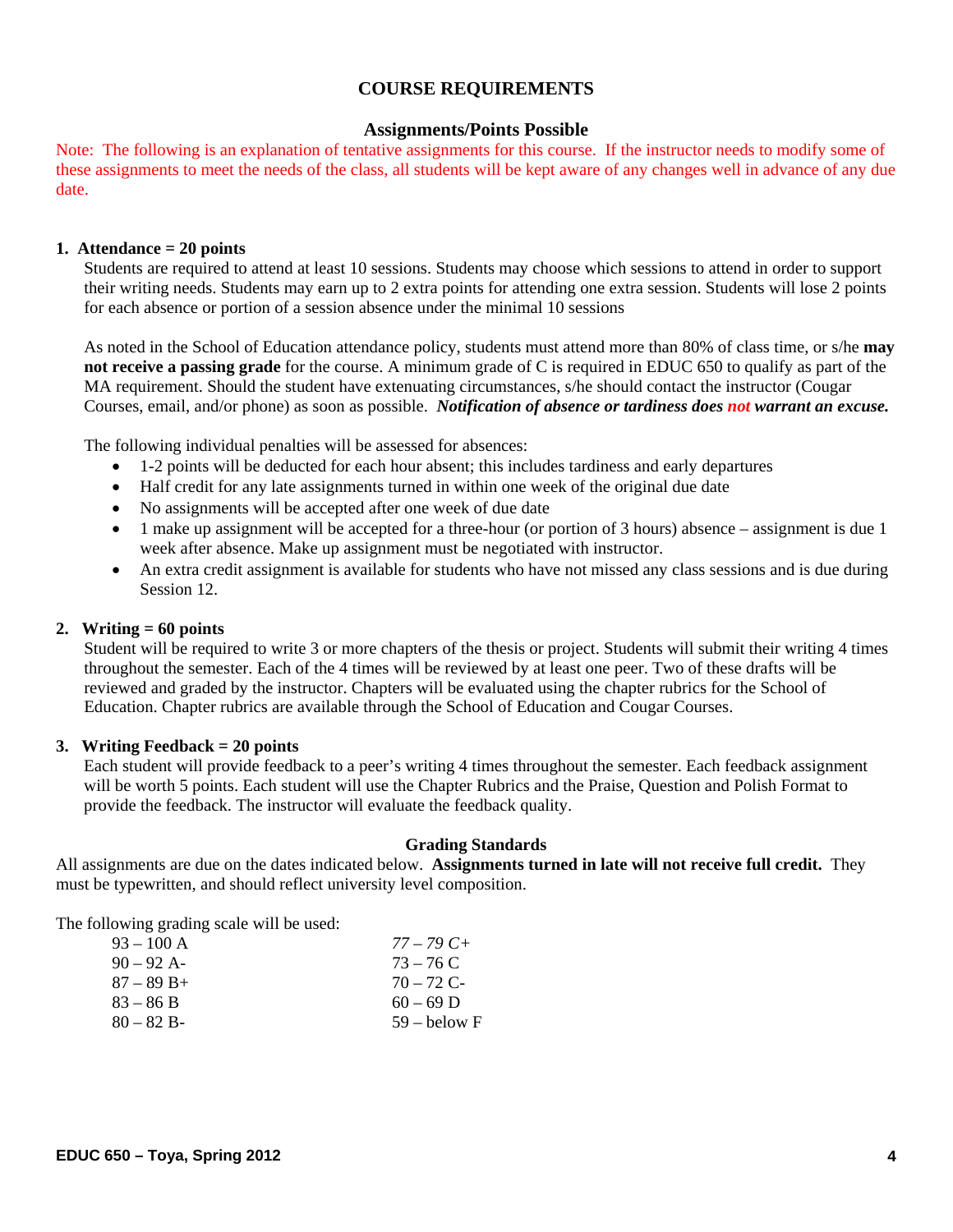# **TENTATIVE Weekly Schedule**

Considering the strengths and challenges that each class may have, there may be revisions on how the readings and assignments will progress. I will keep you well informed of any changes to the reading and assignments.

| <b>Date</b>                     | <b>Topic</b>                                                                                                                                                             | <b>Assignments Due (Prior to class/In class)</b>                                                                                                                                                                                                                                                                 |
|---------------------------------|--------------------------------------------------------------------------------------------------------------------------------------------------------------------------|------------------------------------------------------------------------------------------------------------------------------------------------------------------------------------------------------------------------------------------------------------------------------------------------------------------|
| Week 1<br>January 24            | Introductions / Syllabus Overview<br>$\bullet$<br>Learn classmate names<br>$\bullet$<br>Semester Plan<br>$\bullet$<br>Develop Initial Research/Project Plan<br>$\bullet$ | <b>Register for EDUC 650</b><br>$\bullet$<br>Purchase APA Manual 6 <sup>th</sup> Edition<br>$\bullet$<br>Needs Survey<br>٠<br>Pick Writing Partner(s)<br>٠                                                                                                                                                       |
| Week 2<br>January 31            | Literature Review (Chapter 2)<br>Meet in Kellogg Library 3400<br>Guest: Toni Olivas<br>Feedback using PQP (Praise, Question, Polish)                                     | Draft timeline with Chair<br>$\bullet$<br><b>Personal Introduction on Cougar Courses</b><br>٠<br><b>Share Writing with Partner(s)</b><br>٠<br>Learn Research Strategies<br>٠<br>Practice PQP with parts of your partner(s) writing<br>٠                                                                          |
| Week 3<br>February 7            | Backwards Planning, APA, and Avoiding Fluff<br>Guest: Dr. Jeff Harlig                                                                                                    | <b>Review and Mark APA Manual</b><br>$\bullet$<br><b>Review Writing Center website</b><br>٠<br>Write up feedback for Partner(s)<br>٠<br>Exchange Feedback Sheet and Provide Feedback to<br>٠<br>Partner(s)<br>Submit Writing Feedback Sheet to Greg on CC<br>٠<br>Refine timeline and send to Chair<br>$\bullet$ |
| Week 4<br>February 14           | No class: Write on your own                                                                                                                                              | Revise writing based on partner(s) feedback<br>$\bullet$<br>Submit writing to Greg on Cougar Courses (CC)<br>٠                                                                                                                                                                                                   |
| Week 5<br>February 21           | Ch.3: Methods                                                                                                                                                            | Partner review of Ch.3<br>٠                                                                                                                                                                                                                                                                                      |
| Week 6<br>February 28           | Ch.4: Presentation                                                                                                                                                       | Share Writing with Partner(s)<br>$\bullet$<br>Partner Review of Ch.4<br>$\bullet$                                                                                                                                                                                                                                |
| Week 7<br>March 6               | Ch.5: Recommendations                                                                                                                                                    | <b>Provide Written Feedback for Partner(s)</b><br>$\bullet$<br>Submit Writing Feedback Sheet to Greg on CC<br>٠<br>Sign-up for Individual meetings with Greg<br>٠                                                                                                                                                |
| Week 8<br>March 13              | <b>NASPA</b><br>No Class: Write on your own                                                                                                                              | Submit writing to Greg on CC<br>٠                                                                                                                                                                                                                                                                                |
| <b>Spring Break</b><br>March 20 |                                                                                                                                                                          | Take a break, then write more                                                                                                                                                                                                                                                                                    |
| Week 9<br>March 27              | <b>Individual Meetings</b><br>Write on your own                                                                                                                          | Share Writing with Partner(s)<br>$\bullet$                                                                                                                                                                                                                                                                       |
| Week 10<br>April 3              | IRB Workshop via Graduate Studies<br>No class meeting - Writing Time<br>April 3, 5:00-6:30 p.m.<br><b>Individual Meetings</b>                                            | Register for IRB workshop:<br>$\bullet$<br>www.csusm.edu/gsr/irb/rsvp-irbworkshop.html<br><b>Provide Written Feedback for Partner(s)</b><br>٠<br>Submit Writing Feedback Sheet to Greg on CC<br>٠<br>Share draft poster writing slides with partner(s)<br>٠                                                      |
| Week 11<br>April 10             | Poster Presentation Workshop<br>Guest: Gilberto, Bill, Robert AH, Christina                                                                                              | Identify what needs to be on poster<br>٠<br>Create poster slides<br>Share poster writing slides with partner(s)<br>٠                                                                                                                                                                                             |